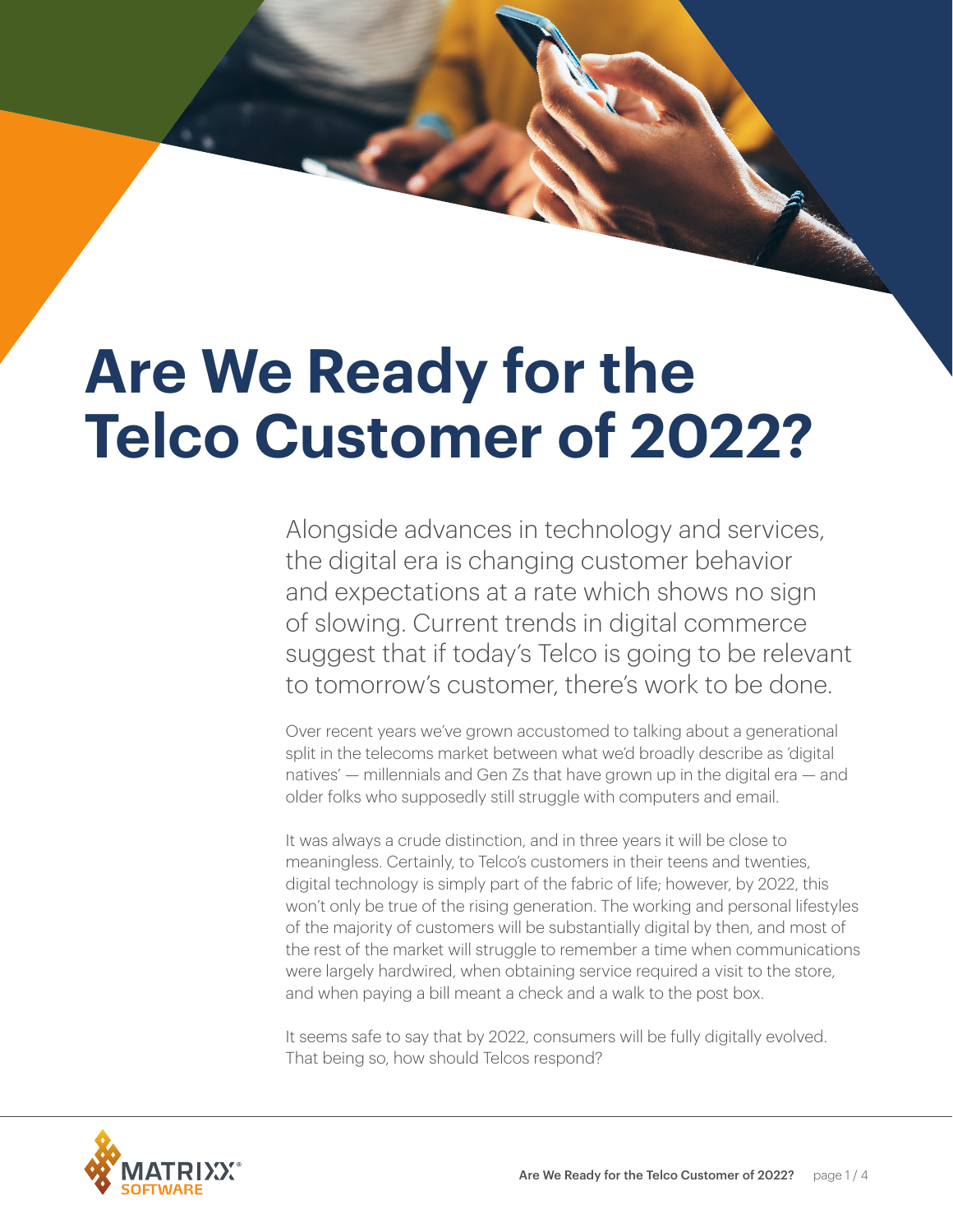### Don't Just Put Offline Processes Online and Expect Customers to Be Happy

The demands of social media, content and entertainment platforms, not to mention 'always-on' working, mean that tomorrow's consumers will be less keen than ever to devote precious online time to laborious commercial transactions.

More than ever, the provision and management of products and services will need to be quick, intuitive, and to require the minimum number of physical or vocal exchanges (particularly on mobile handsets which are likely by 2022 to be even more dominant personal devices). Initiatives such as Amazon's 1-Click purchasing process have shown us how vital this is. Not only did 1-Click massively drive up sales, but customers liked its convenience and the rapid fulfillment that lay behind the 1-Click promise (next day or even same-day for almost everything) even as it was persuading them to spend more.

Significantly, Amazon didn't succeed by just putting a bookshop online, then expanding its footprint to become an 'everything store.' It succeeded by pioneering slick, close-to-effortless digital commerce, and in so doing, greatly elevated customer expectations of what is possible — and raised the bar for its competitors.

## Make It 'Digital-First'

These principles apply equally to the Telco business model. Not only will tomorrow's customers be resistant to the idea of traveling to retail outlets (even assuming that more than a handful of flagship phone stores will by then exist), they won't be interested in sales journeys at all. They're much more likely to respond to very clear offers that they can accept or reject almost as fast as they can swipe left or right. So propositions will need to be simple or familiar, or both, requiring minimal timeconsuming clarification and explanation. Pricing will also need to be absolutely transparent, benefits explicit, and any post-sale onboarding will have to be fast, slick and largely invisible to the customer.

When it comes to payment, very few people have ever received or expected a hardcopy invoice or an itemized bill from eBay or Uber, and customers in the 2020s will not likely welcome one from the Telco. In digital commerce, the proposition is straightforward, the transaction is end-to-end digital, and the assumption is that if you're techsavvy enough to be using the service or buying the product, you're unlikely to be wanting to file paper bills. As Telco services get ever-simpler, why should this be different for Telco customers? Increasingly, consumers expect to complete a simple transaction, see their online account debited in real-time and move on with their lives not to be left with a paper trail.

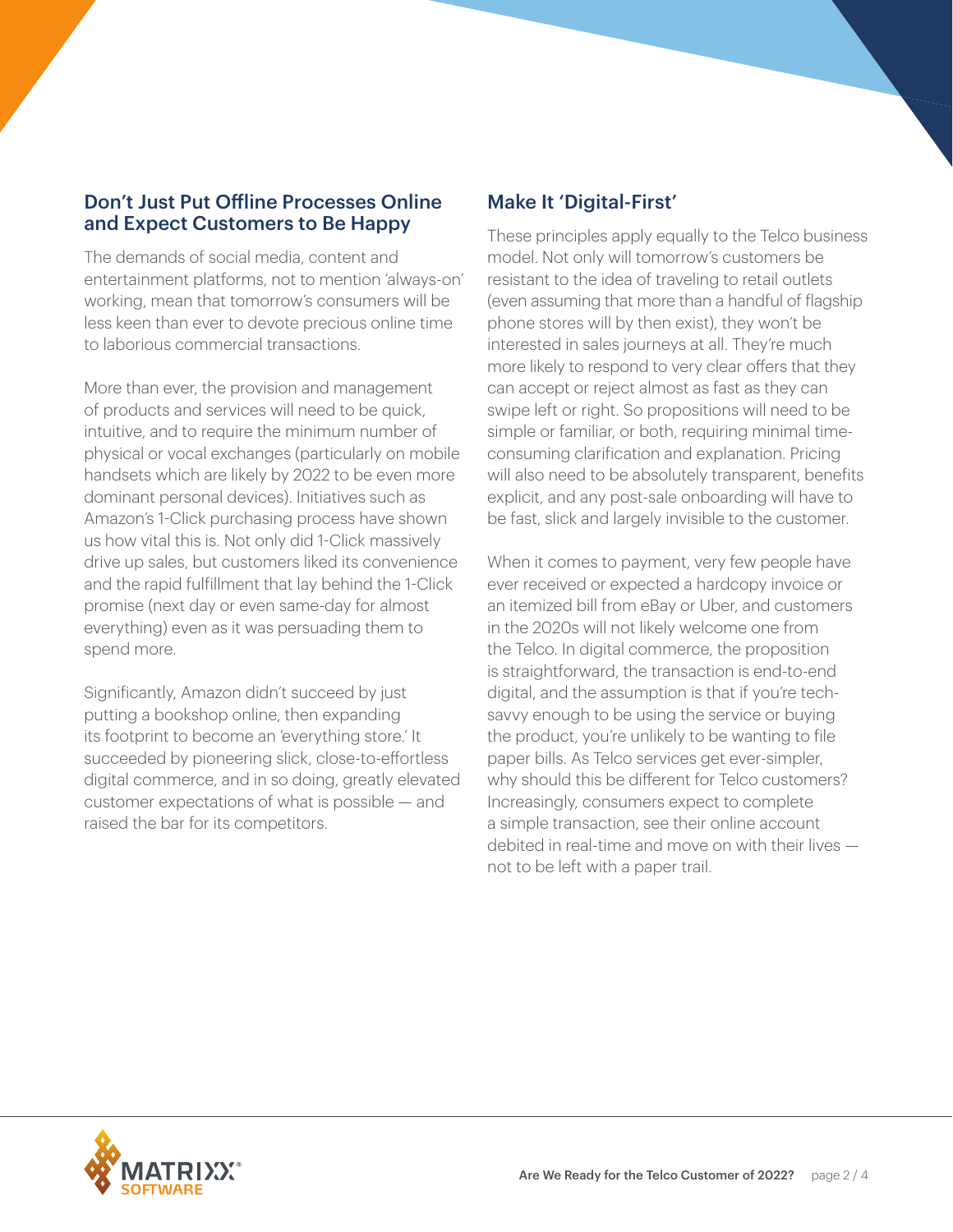Which isn't to say that some very smart stuff isn't needed behind the scenes to enable that simplicity. The offer should reflect whatever information the business can gather and process about the customer's history, context and preferences. The smart Telco of 2022 will certainly have invested in powerful analytics to drive the real-time closelytargeted selling that customers respond to, and will use it to enable a virtuous cycle of personalization, sale, customer engagement, data harvesting and so on.

# Be More Than a Telco

People may be spending increasing amounts of time online, but they're typically spending it on a small number of sites that fulfill more and more requirements. Amazon is a hub for a vast range of retail goods, entertainment, and web services like Echo and enterprise storage. Google is a lot more than search, covering everything from shopping to storage to route-finding. Apple is devices, music and video. Such sites exert a gravitational pull on customers just through the size of their offering.

Many Telcos are recognizing this, and responding with increased amounts of conveniently-packaged content, and it feels like the right direction of travel. Customers that sign up with a number of progressive mobile operators can already choose packages that are inclusive of, for example, Spotify, Amazon Prime, Sky Sports, Apple Music and other content, costing a little more, but saving the impatient customer precious time and effort.

We're seeing an escalating land-grab for the customer's attention as well as the consumer wallet, where convenience as much as content is the bait. This will prove invaluable if the operator is to maintain revenue and avoid price wars and a race to the bottom. The principle isn't new — these are what we once called 'sticky services,' requiring users that switch from their Telco to lose or reset the music plan or the TV service that came with their subscriptions. In these time-constrained days, it's another good reason to stay.

Over the next three years, we're likely to see further digital re-invention in the leading Telcos. As they set themselves up as broader value hubs, they will compete not only in the communications market but in adjacent areas of the digital market-space, such as content, gaming and new enterprise applications. Those that think 'digital-first' will exploit their natural capability to support devices that can be portable, linked to cellular as well as Wi-Fi and broadband. As voice-activated IoT devices proliferate, it's likely that we'll see Telcos make more of the voice-activated device that's in everyone's pocket.

### Reclaim the Customer

Great internet brands create communities, whether they're selling content, online news or electronic devices. For many, building a tribal mentality is as important a function as marketing in terms of attracting new customers, or retaining existing customers, who may well adhere to the community ethos and values — and by extension, to the brand — more than they do to relatively undifferentiated content or services.